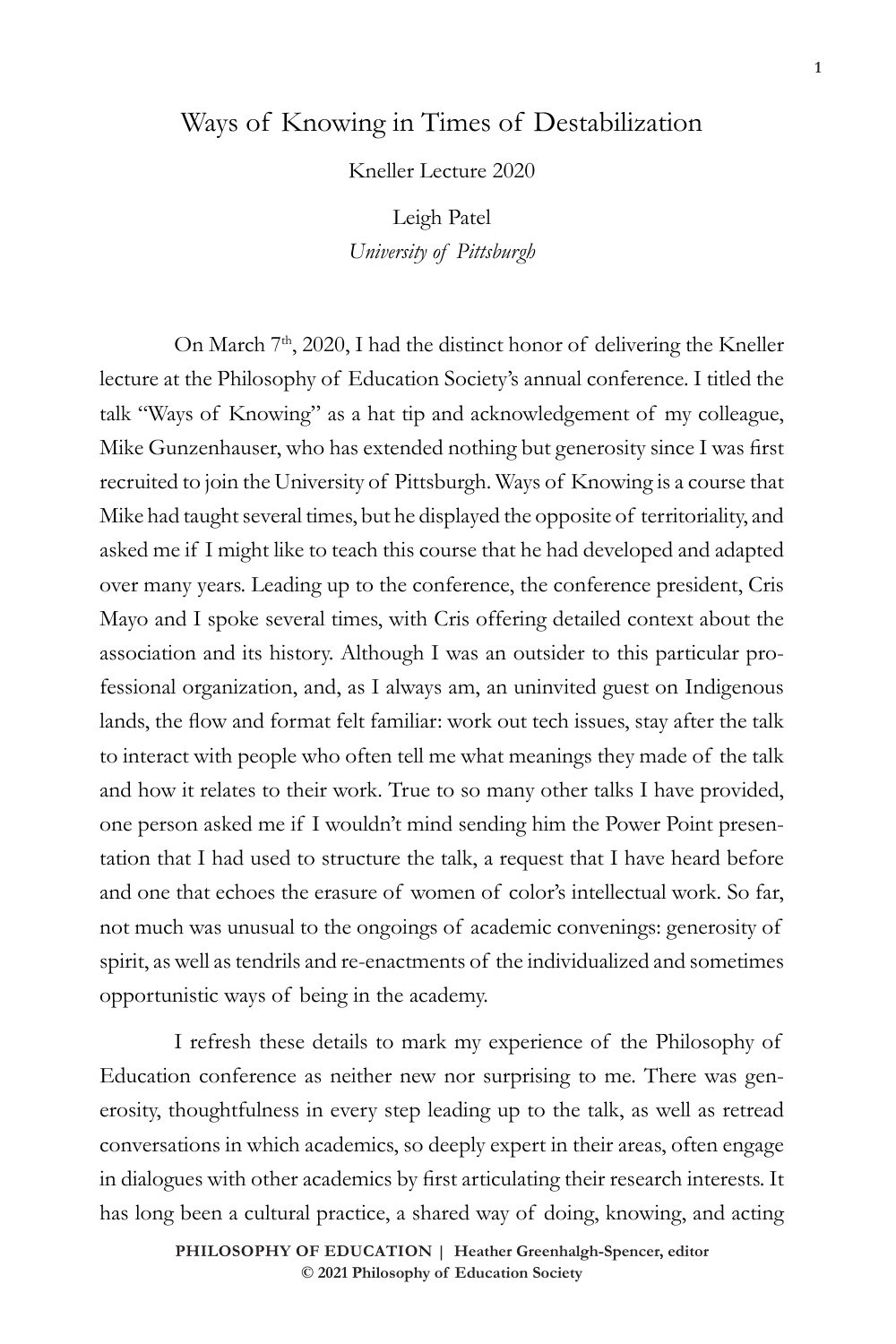for academics to listen to another academic and then start a sentence with a version of: "That's interesting. What I'm interested in is…" I say this to name explicitly the ways of knowing and the forms of relationality, or rather the lack thereof, in the highly individualized and competitive culture of academe that is in no way exclusive to philosophers of education.

Eleven days after delivering the Kneller talk, mine and other campuses across the nation and the planet closed their campuses, scrambling to mediate and contend with the impact of COVID-19. In a matter of days most faculty and administrators gradually found spaces in their homes where they would then pass hours staring at the green light of the computer cameras in online meetings. For students who had access to technology, including computer broadband internet, the adjustments to online courses were annoying and a poor match for the physical energy of bodies, objects, and tools in the shared same physical space.

Our ways of knowing have been altered, in some cases regrounded in foundational principles of learning as relational because we have missed being able to do so in shared physical spaces. In other cases, our ways of knowing have been made to reckon, again, with the long-standing patterns of societal inequity. Black and white students who participated in university programming returned to their homes to discover and remember that they, in fact, came from drastically different socioeconomic and political social location.<sup>1</sup>

Lastly, ways of knowing have been demanding attention about the global phenomenon of racism, with global uprisings against and responses to long-standing patterns of anti-Black violence delivered through law enforcement officials and vigilantes. Although the mortal consequences of systemic racism were predictable, the statistics and material loss, large-scale lack of wellness, and lack of access to healthcare has provided harrowing statistics of who has fallen ill, suffered from mental health burdens, and died from COVID-19: predominantly Black, migrant, and Indigenous peoples. In New Orleans, a city with a large Black population, and the site of many Black freedom struggles, including the removal of confederate monuments built in the 1960s to stave off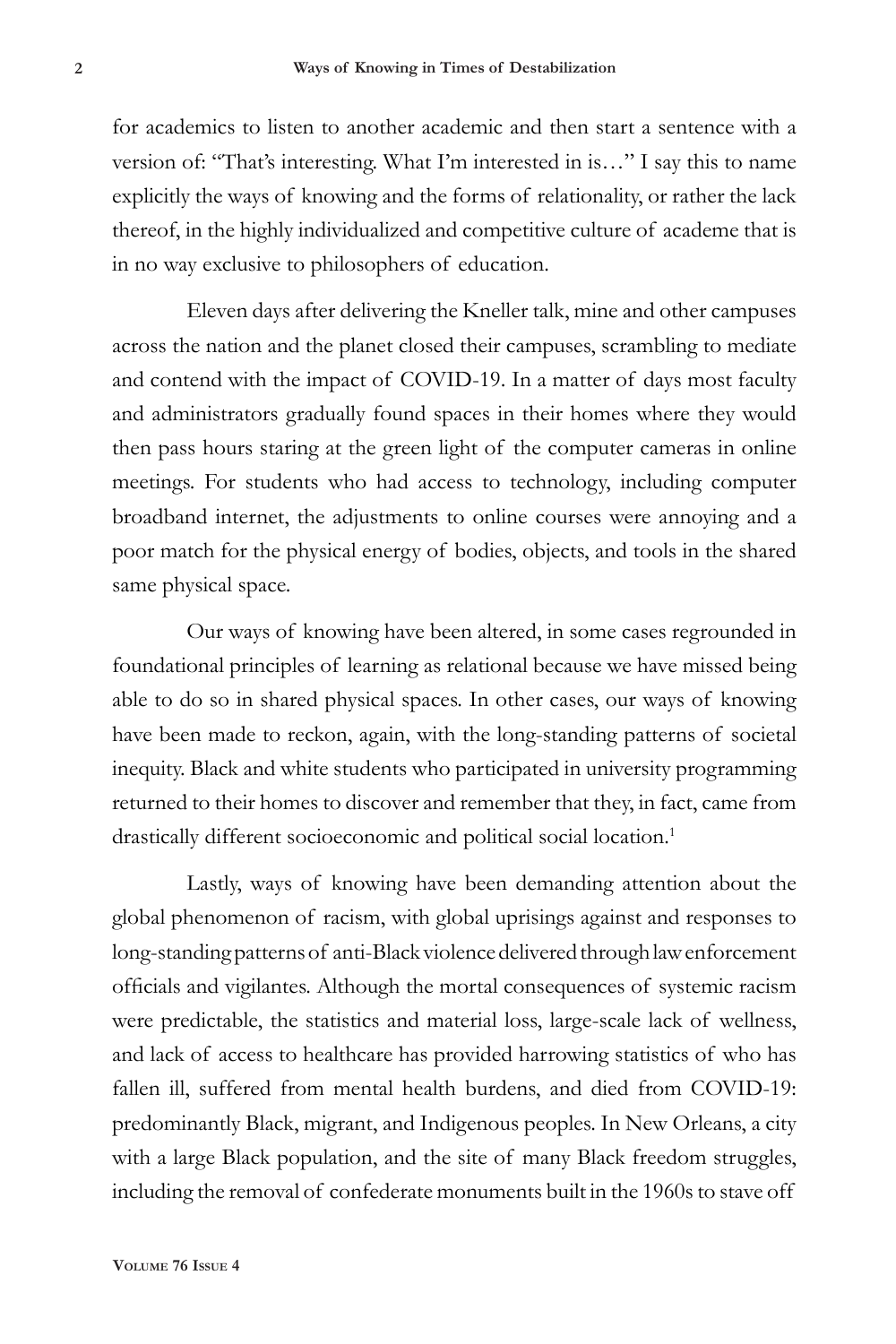the civil rights movement, more than 70% of COVID deaths have been Black Americans.2 This city in particular highlights the fact that COVID hooked into existing disparities between access to health care, reliable public transportation, and food deserts.

### WHO IS SAFE AND WHO IS NOT?

Ways of knowing safety and wellness are both somatic and driven by durable yet always permeable culture and policy. Culture is, at its most reduced definition, shared ways of being, doing, and acting.<sup>3</sup> Policies here defined as de jure laws and policies that, along with cultural practices create starkly different material realities of literal life and death.

An obvious and glaring example of racialized proximity to population-level acceleration to illness and death has always been a fact in the United States.<sup>4</sup> However with the pandemic and its increasingly glaring and cruel impacts on working class Black, brown, and Indigenous peoples, were reminders to mainstream, specifically white people who could physically distance and experience no interruption to their income or access to healthcare that the social structure daily manifested statistics in which racism, poverty, and health insecurity were headlines. Frontline workers, a term often reserved for people in direct combat with people named as enemies, included grocery cashiers, people who stocked shelves in stores, truck drivers, and delivery agents, to name a few. Unsurprisingly, as these workers could not financially opt out of work, such as driving a public transportation bus, were eulogized as essential but materially were treated as expendable.

At the same time, people who could work remotely and did not face material effects that put them at risk of illness and death, hopefully had to contend with the fact that their safety was intimately connected to lack of safety of others. For example, pre-ordering food from a grocery and driving up to have it brought to one's car is a stark example of the long-standing chasm between those of means and those whose safety is in constant question because they simply cannot choose not to show up to work.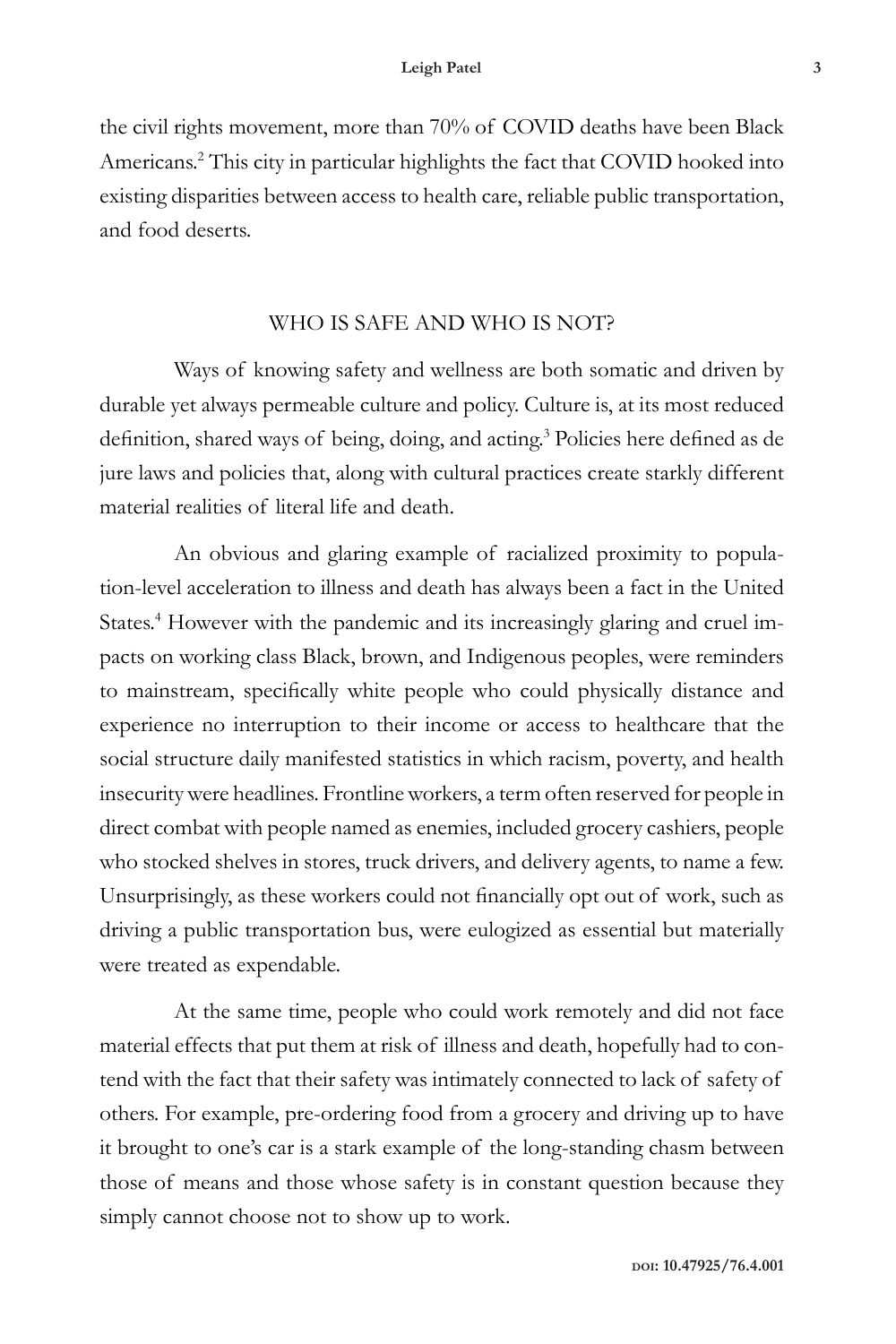#### WAYS OF KNOWING INTERCONNECTEDNESS

Once virtually every public and private space was shuttered, people began to know, deeply that our lives and actions are deeply intertwined. Loneliness and isolation were foils to families being able to shelter in place and renew the depth of their bonds. At the same time, many people sheltered in place with a family or community member who had been abusing them for years.

However people decided to defy or were forced to cross shelter in place orders, their actions impacted them and everyone they came into contact with. For example, in mid-March 70 students enrolled at the University of Texas, Austin, chartered a plane to fly to Mexico for their Spring Break. To date, 40 of those 70 young people have tested positive for the virus and returned to Austin, in which 10% of the city is elderly, resulting in Austin joining other cities experiencing a second surge of the virus in the summer that peaked higher than the first peak in April.

For long-standing Indigenous ways of knowing, the fact that all living beings are intertwined is neither new nor revelatory. Kawagley's *A Yupiak way of Knowing* concisely articulates that ways the Yupiak peoples' interconnectedness with land, air, waterways have been impacted by contact with European and euro-descended settlers' ways of being: snowmobiles, oil drilling, and the killing of animals for sport or mass profit rather than for more localized needs.<sup>5</sup>

Relatedly, people who had never considered the planet as a lifeform unto itself were being told through various media outlets that large outbreaks of the virus in meat processing plants might, to put it mildly, require a reconsideration of how we know and are in relation with animals, the air, water, and the planet.<sup>6</sup> As a person who attended secondary and university education in the Midwest, I witnessed both the demise of family farms and the rise of large meat processing plants. I recall farmers receiving subsidy checks to NOT grow more of their crops, as international trade proved to be cheaper with the government acting as intermediary. With these moves came economic devastation to family-owned farms, myriad small towns becoming ghosts of thriving agricultural practices,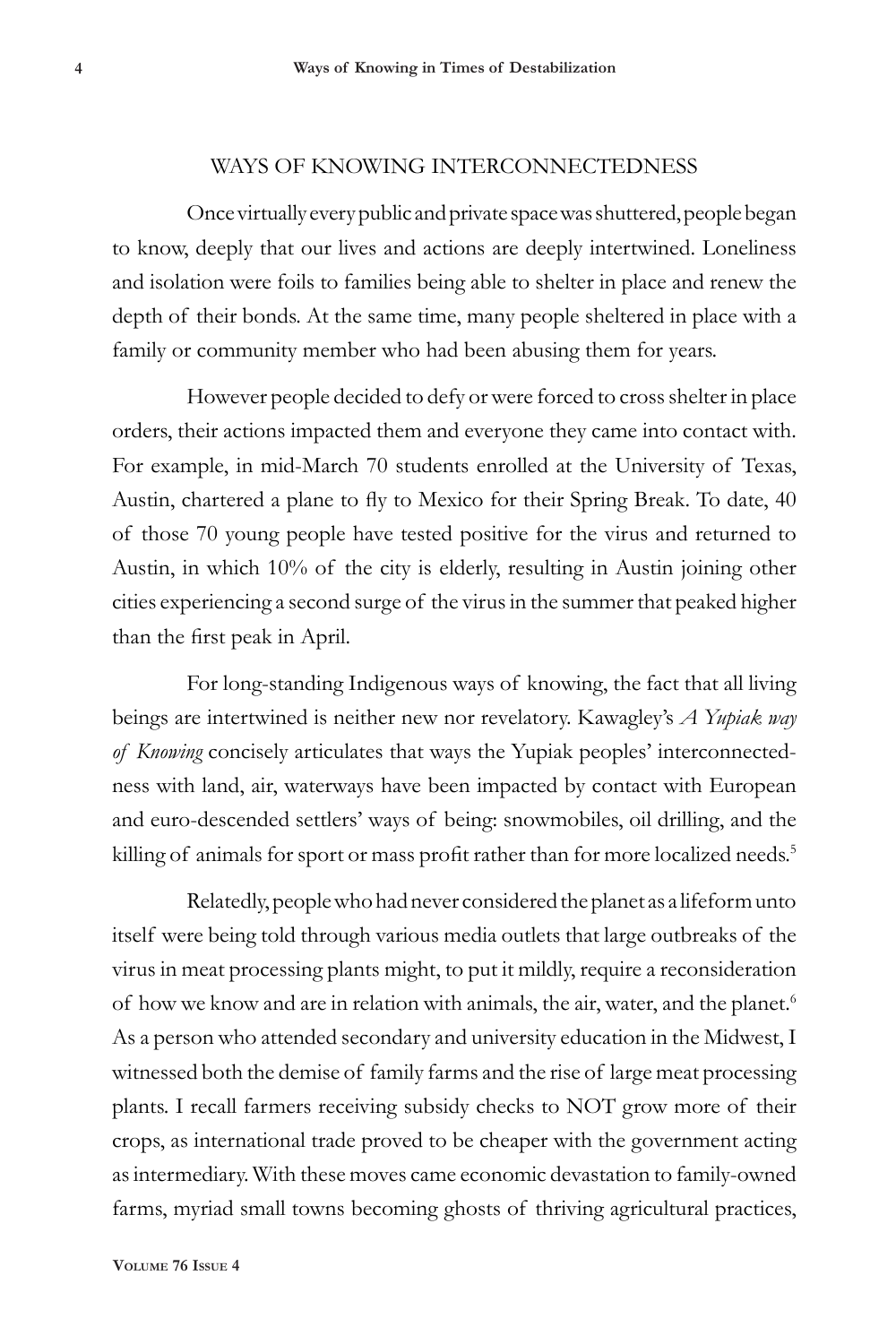#### **Leigh Patel 5**

and a lost ethos of raising healthy animals and then making use of as many of their offerings after being slaughtered. Those are now a historical practice having given sway to large-scale companies whose interests are to use chemical hormones to bolster the animals' growth so that they would that much more quickly be slaughtered, processed, and placed in Styrofoam and plastic wrapped containers on grocery shelves. However, it's important to note that even during the era of family-owned farms, this property ownership was reserved almost exclusively for white men. Their epistemologies were in closer relation to the land, more attentive to rainfall and early frosts, but most still operated from the stance that land is property, and farm animals were valued for their potential profit after slaughter. The Morrill Acts that created land grant institutions from and on top of Indigenous lands, is another iteration of these ways knowing through property and expectation of property rights.

COVID-19 and its outbreak in many areas, including meat processing plants raised questions that have long lingered about the safety of workers in these factories, most of whom are migrants, many without legal documentation to be in the United States. The seated president of the United States, a life-long racist, contended that the virus would be quickly solved and insisted on the re-opening of meat-packing plants before he urged governors to re-open their states' businesses. At the time of this writing, the pandemic is in a second surge, much higher than the first surge in April of 2020.

From the perspective of many Indigenous nations and tribes, land is not property: a capital to be owned. Nor is it a resource to be tilled. It is a lifeforce. It is ancestor. It is future child. All of ways of knowing, or more accurately put, being in relation to the planet, are grounded in the inextricable relationship amongst all living beings, which demands being in right relationship to land, air, and waterways.<sup>7</sup> This way of knowing holds respect for elders and ancestors, but unlike the academy, it does not seek to reproduce static forms of elder's characteristics; neither does it insist upon highly individualized and competitive cultures. For many Native peoples, individualism and competition is anathema to their ways of being for time immemorial.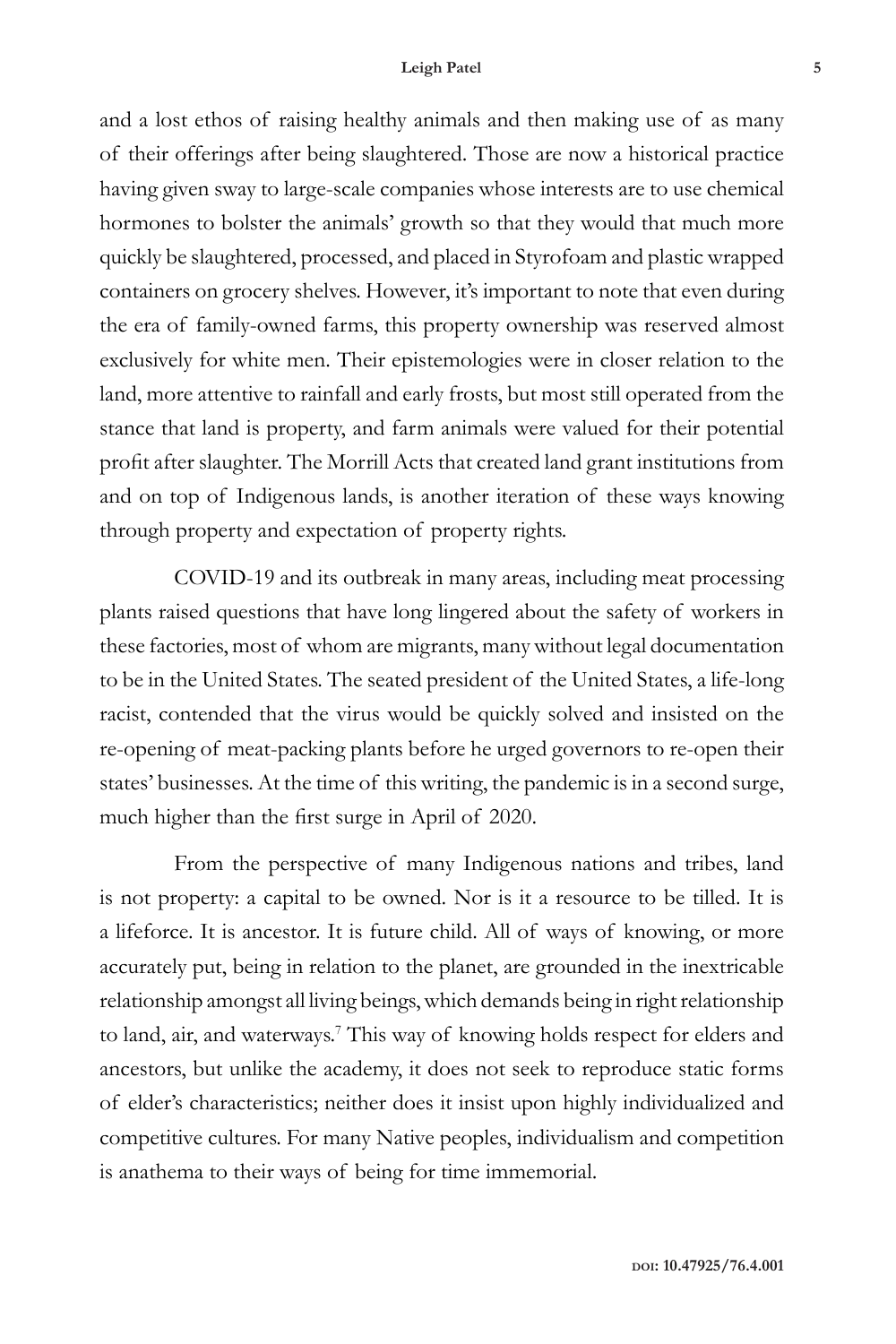# WAYS OF KNOWING INTERVENTIONS IN COLONIALISM AS A CONSTANT DYNAMIC

At the same time that the COVID-19 pandemic halted business and social activities across the globe, some practices persisted and intensified: the long-standing practice of racializing diseases to have an enemy, concentrated harm to Indigenous peoples due to lack of social services and long-standing efforts to contain and erase them, and finally, the ongoing murder of Black people by law enforcement or white vigilantes. In fact, anti-Black racism has been a global phenomenon for centuries. In the United States, George Floyd's breath was literally squeezed out him by an officer who placed his knee on Floyd's neck, with his hands in his pockets for almost nine minutes. In February Ahmaud Arbery, a Black man jogging on a narrow street in Georgia, was cornered by two vehicles driven by white men and shot to death after struggling for his life. Breonna Taylor was in her home when four police officers with a no-knock order, meaning that they needed neither to identify themselves nor request entry, shot her partner in the leg, and shot her seven times. She died immediately. These and many other killings of Black and brown people led to an uprising. About a week after Floyd's execution, protests were occurring in all 50 states, and then spread across the globe. As it turns out our ways of knowing that Black Lives Matter can, like all ways of knowing, change and expand over time.

Along with the protests about anti-Black racism and the cries for cessation of racism towards Chinese appearing people, came specific demands and adroit analyses. The student activists at the University of Minnesota have articulated their demand clearly, holding a rally on campus with the message: Get the police off our campus. The then president of the American Studies Association issued a statement calling the global uprising a rebellion and making the important distinction that a rebellion is not a revolution but can be a revolution.

# WAYS OF KNOWING REGIONAL LEADERFULL AND SUSTAINING FIGURATIONS OF CONNECTIONS

As educators, the ways of knowing what constitutes being in right rela-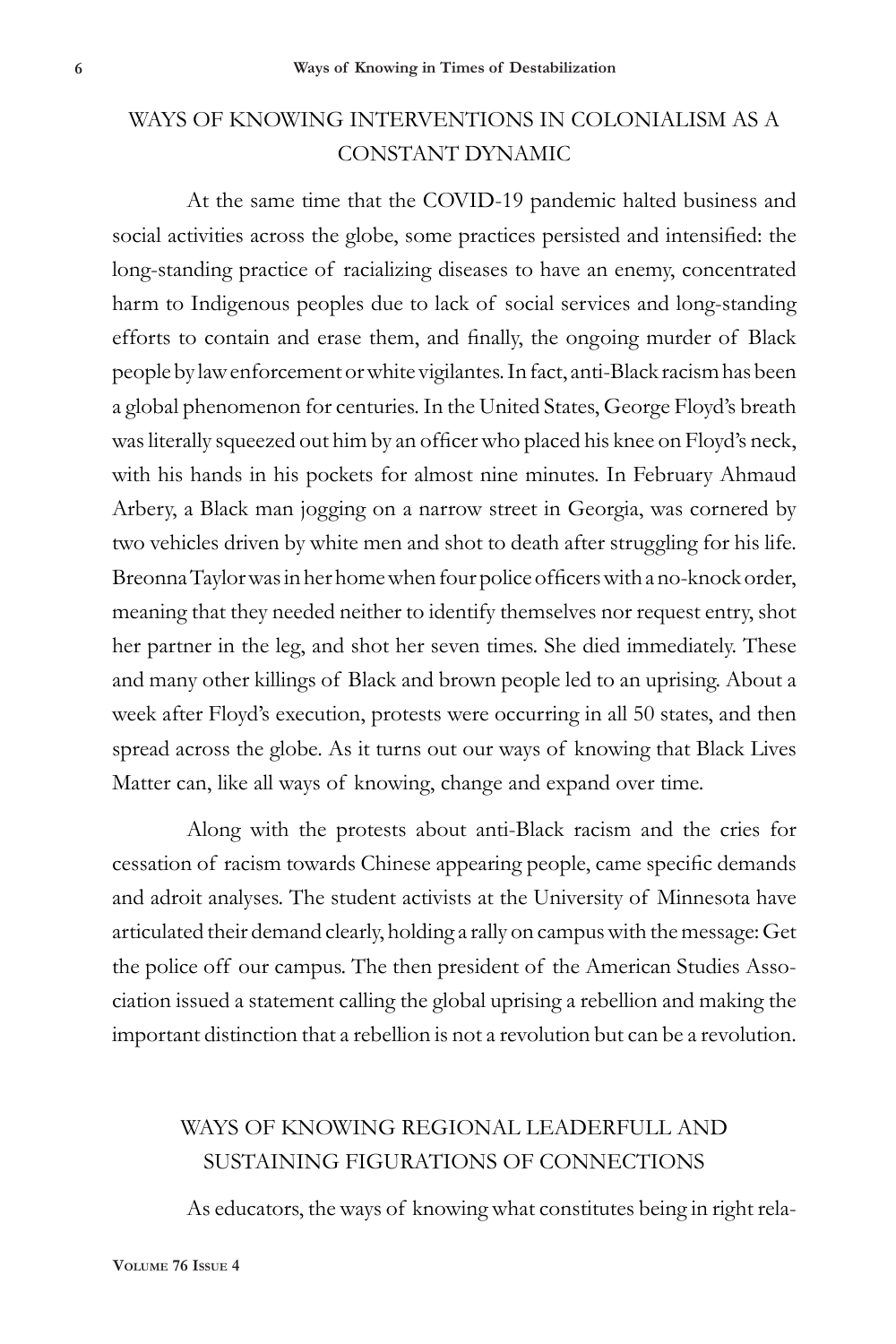#### **Leigh Patel 7**

tion with all living beings and knowing deeply the intertwined and shapeshifting patterns of white, heteropatriarchal capitalism is part of our moral duty. It is striking within the population of full professors in the United States, roughly 2.2 percent are Black women. This is not accidental nor a reflection of a lack of grit, growth mindsets. It reflects how the United States rose to global prominence through stolen labor on stolen land. In fact, enslaved Black women were valued highly as property precisely because they were able to produce more chattel slaves, babies. Insurance companies were started to insure enslaved black lives for their white slave owners' property ownership.

### LEARNING FROM EMERGENCE DURING PANDEMICS

What are ways of knowing that should be foundational to a philosophical organization dedicated to education? While different in form and, I would argue, purpose, there are many examples to learn from. In *Emergent Strategy*, adrienne marie brown proposes that there are emergent communities, practices, and knowledges coming into fruition constantly. The pointed question is if we engage in these or use the disciplines of the academy to tamp down these emergent and revolutionary knowledges and relations.

I write this essay during a time of global health crisis and anti-racist rebellions. This is a leaderfull moment, with people being restricted from gathering together physically, they have found ways to gather, ways to teach, ways to imagine a new world into existence. Roy reminds us that pandemics have always been portals, opportunities to imagine new worlds into existence.<sup>8</sup> She poses that to do so would mean stepping lightly through the portal, with luggage and leaving behind individualism, hatred for racial and ethnic scapegoats. Further, the Movement Generation, which offered a strong series of programming during the summer of 2020 states:

> It took 500+ years of increasing domination of the land to bring on this pandemic. The decisions that caused it were made far from the places of impact.**In fact, governance and decision-making are at the root of the crises of our**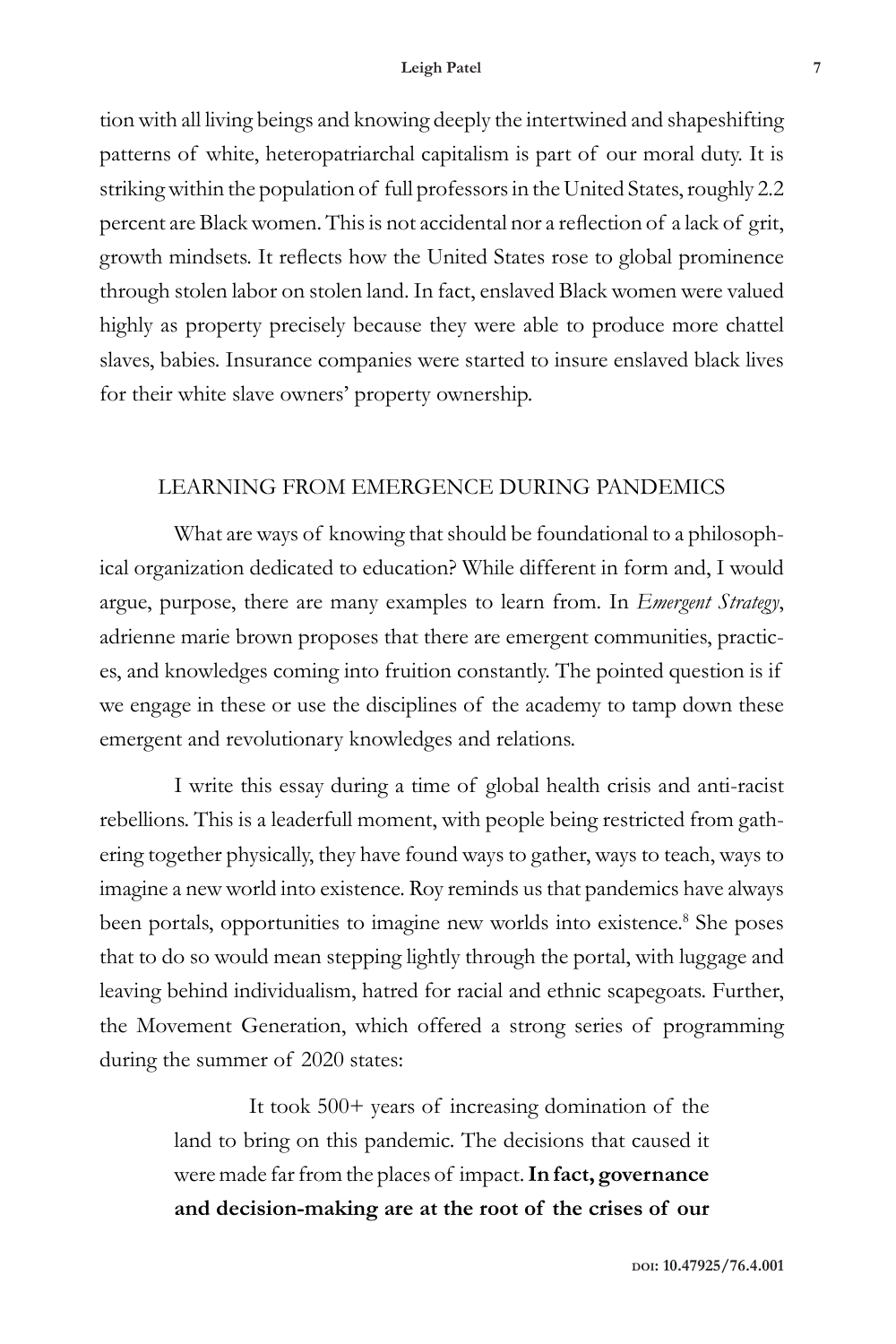**times-from speculative housing markets to global industrial food systems and toxic fossil fuel industries.** How can we move towards local, loving, linked, participatory economies for life? What unjust rules do we need to break? **What new practices do we need to codify to move from political borders to ecological boundaries?9**

This is in fact, a radical analysis and a literal example of what it means to imagine a new world into existence. Educators like Septima Clarke and Anna Julia Cooper, sociologists such W.E.B. DuBois and historians like Barbara Ransby and Robin DG Kelley are some of the public intellectuals whose actions were both word and deed, all undergirded by philosophical inquiry and reflection. It has always been the right time to unfurl our grip on epistemologies and traditions that forward property and individualism. I hope that we learn from these traditions to reshape what it means to be a philosopher of education.

2 Gordon Russell & Sam Karlin, "Coronavirus disparity in Louisiana: About 70% of the victims are Black, but why?" *The Times-Picayune,* April 6, 2020, https://www.nola.com/news/coronavirus/article\_d804d410- 7852-11ea-ac6d-470ebb61c694.html.

3 Stuart Hall, *Cultural studies 1983: A theoretical history* (Duke University Press, 2016).

4 Ruth W. Gilmore, *Golden gulag: Prisons, surplus, crisis, and opposition in globalizing California* (University of California Press, 2007).

5 Angayuqaq O. Kawagley, *A Yupiaq worldview: A pathway to ecology and spirit* (Long Grove, IL: Waveland Press, 2006).

<sup>1</sup> Nicholas Casey, "Colleges made them feel equal: The virus exposed how unequal their lives are," *New York Times*, May 5,

<sup>2020,</sup> https://www.nytimes.com/2020/04/04/us/politics/coronavirus-zoom-college-classes.html.